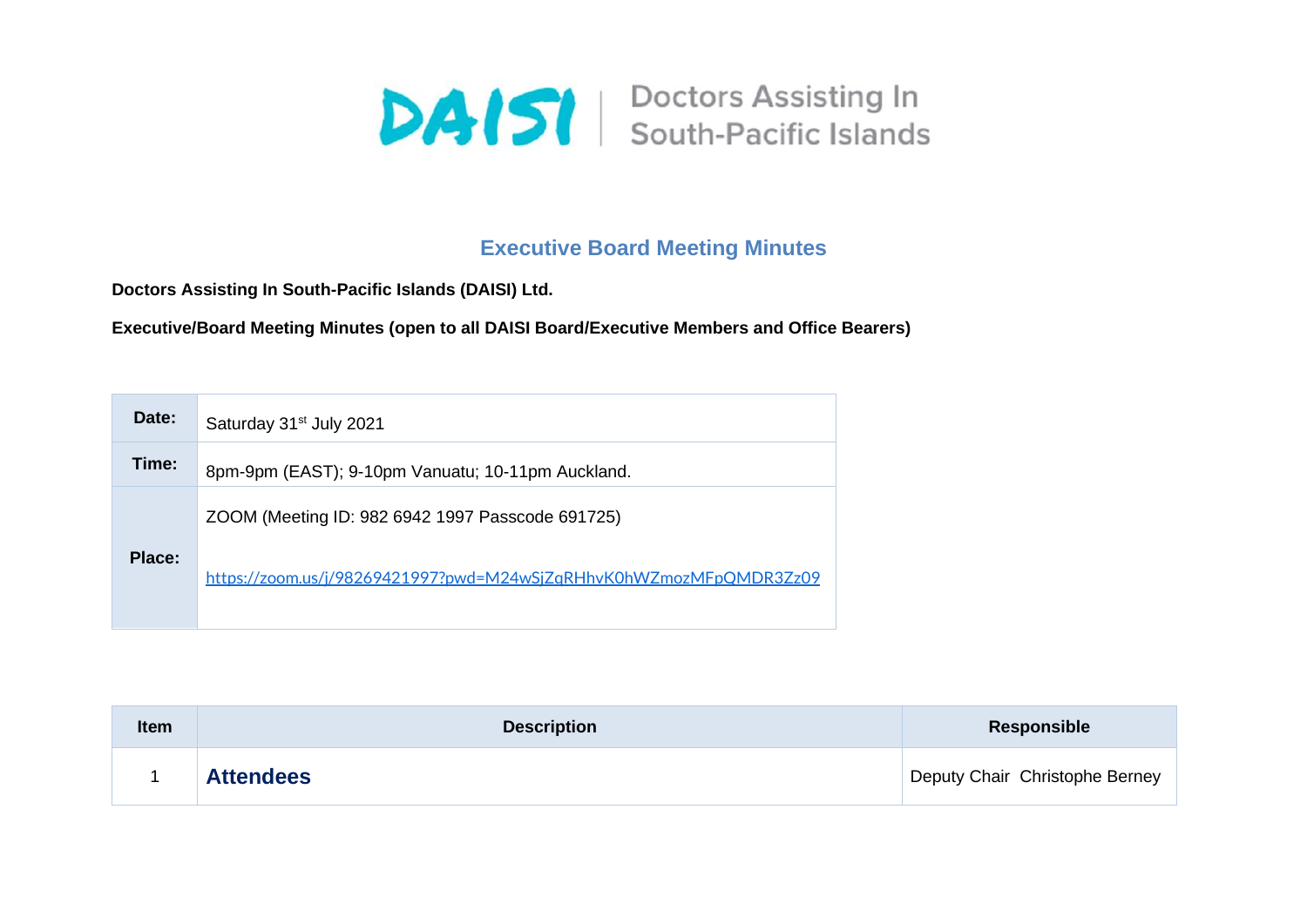|   | Board Members: Dr Gary McKay, Dr Daniel Kozman, Dr Santee Santhanam, Dr Sepehr<br>Lajevardi.<br>Executive Members: Dr Carina Chow (CEO), Prof Christophe Berney (Deputy Chair),<br>Office Bearers: Prof Peter Hewett (Solomon Islands Program Officer), Nili Hali (Child<br>Protection Officer).                                                                                                                                                                                                               |                                                                |
|---|----------------------------------------------------------------------------------------------------------------------------------------------------------------------------------------------------------------------------------------------------------------------------------------------------------------------------------------------------------------------------------------------------------------------------------------------------------------------------------------------------------------|----------------------------------------------------------------|
| 2 | <b>Apologies</b><br>Apologies: a/Prof Matt Rickard (Chair) & Sam Deylami (Treasurer), Konrad Richter (Fiji<br>Programme Officer) and Jessica Lim.                                                                                                                                                                                                                                                                                                                                                              | Deputy Chair - Christophe<br>Berney                            |
| 3 | <b>Conflict of Interests to be declared</b><br>No conflicts of interest identified or declared.                                                                                                                                                                                                                                                                                                                                                                                                                |                                                                |
| 4 | Review of actions from previous board meeting<br>ACFID Code of Conduct Application.<br>Revision submitted 2 April 2021<br>Further revision required (missed 27 July 2021 due date)<br>Now due 5 <sup>th</sup> August<br>Won't be considered until Dec 2021<br>Aiming for interim ACFID membership by Jan 2022<br>DFAT preparation & application<br>Unlikely to be able to apply until 2022.<br>With downturn in income and expenses (due to COVID) will now<br>$\bullet$<br>only qualify for base rate funding |                                                                |
| 5 | Acceptance of minutes of previous board meeting                                                                                                                                                                                                                                                                                                                                                                                                                                                                | Deputy Chair - Christophe<br>Berney seconded by Gary<br>McKay. |
| 6 | <b>Chairperson's report</b><br>Unlikely any volunteer trips to South Pacific for 2022<br>ZOOM sessions with surgeons, anaesthetists and gynaecologists in PNG, Solomon<br>$\bullet$<br>Islands, Kiribati and Vanuatu going well (e.g series of subspeciality sessions which<br>are being recorded & uploaded to website)                                                                                                                                                                                       | Presented by Gary McKay<br>(prepared by Matt Rickard).         |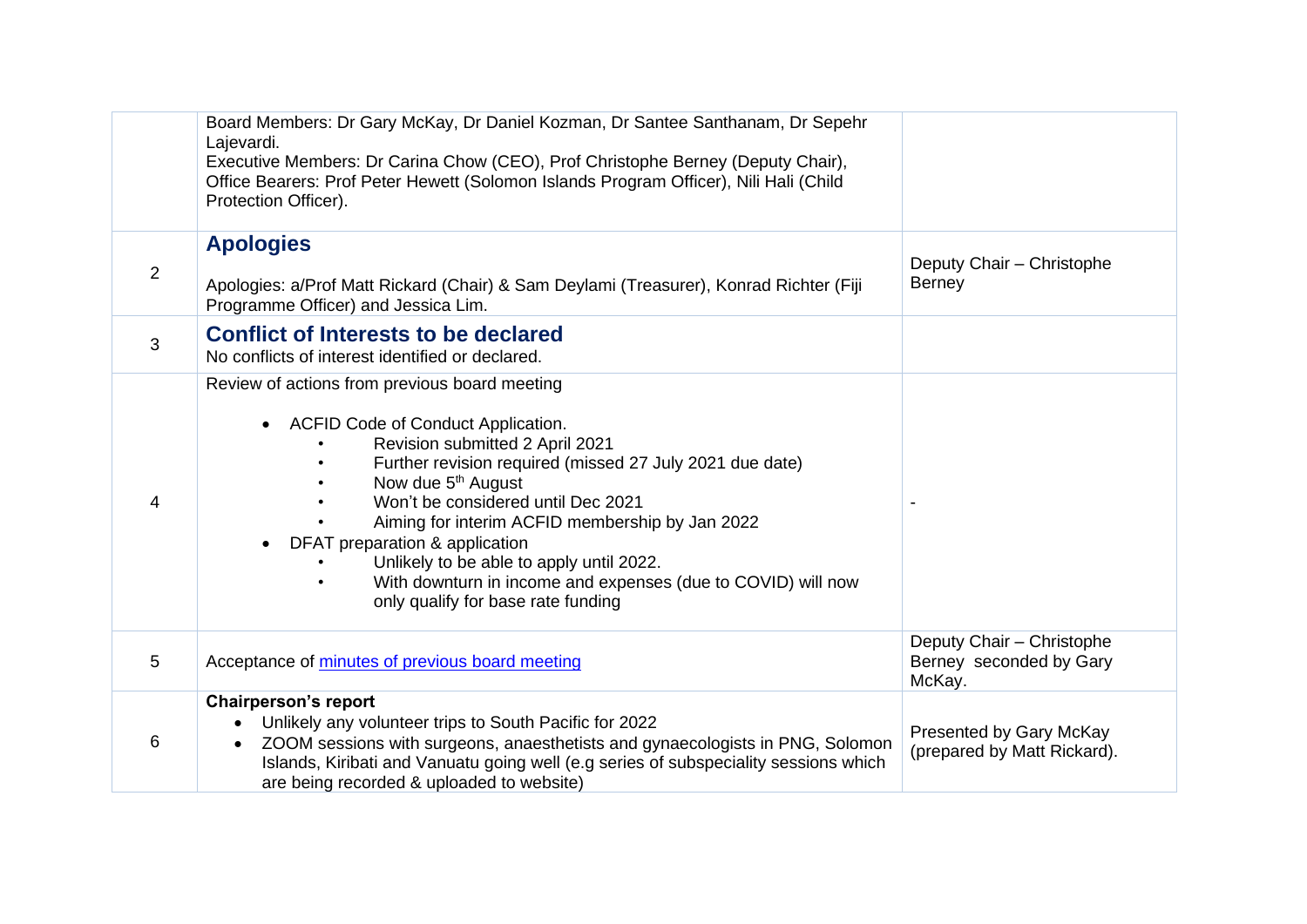| https://daisi.com.au/zoom-sessions/<br>$\bullet$<br>Originally designed for trainees, but mostly surgeons attending.<br>Nine ZOOM sessions remain for 2021<br>Tue 31st AUG 2021 Surgical Topic: Upper GI<br>$\circ$<br>Tue 28th SEP 2021 Surgical Topic: Colorectal<br>$\circ$<br>Thu 21st Oct 2021 Anaesthetic Topic: Trauma<br>$\circ$<br>Tues 19th Oct 2021 Gynae Topic: Ovarian Disease<br>$\circ$<br>Tue 26th OCT Surgical Topic: Anal Conditions<br>$\circ$<br>Tue 30th NOV Surgical Topic: Plastics<br>$\circ$<br>Tues 14th Dec 2021 Anaesthetic Topic: Paediatrics<br>$\circ$<br>Tues 14th Dec 2021 Gynae Topic: Rif Pain, and PID<br>$\circ$<br>Tue 21st DEC 2021 Surgical Topic: GIT/endoscopy<br>$\circ$<br>Responsibility of bi-annual DAISI Newsletter now returned to Secretary<br>$\bullet$<br>Elections for Executive positions due to conclude in Late Oct/early Nov this year.<br>Will be advertised in the October Newsletter<br>$\bullet$<br>This year's AGM will be postponed until 6-7pm Sat 28 <sup>th</sup> August<br>$\bullet$<br>Position of Shipping/Logistics Officer remains vacant (currently managed by Gary<br>$\bullet$<br>McKay).<br>Reminder that attendance of minimum 2 out of 4 board meetings required each<br>year by all Exec/Board/Office Bearers - |                          |
|-----------------------------------------------------------------------------------------------------------------------------------------------------------------------------------------------------------------------------------------------------------------------------------------------------------------------------------------------------------------------------------------------------------------------------------------------------------------------------------------------------------------------------------------------------------------------------------------------------------------------------------------------------------------------------------------------------------------------------------------------------------------------------------------------------------------------------------------------------------------------------------------------------------------------------------------------------------------------------------------------------------------------------------------------------------------------------------------------------------------------------------------------------------------------------------------------------------------------------------------------------------------------------------------------|--------------------------|
| <b>Vice Chair Report</b><br>Very happy with ZOOM session progress.<br>$\bullet$<br>Session on Research went very well.<br>Previous ZOOM sessions now available on DAISI's Youtube channel.<br>Tue 27th JULY Surgical Topic: Biliary disease<br>$\circ$<br>Tue 27th JULY Anaesthetic Topic: Airways<br>$\circ$<br>Tue 20th JULY Gynae Topic: Uterine Conditions<br>$\circ$<br>Tue 29th June Topic: Diabetic Foot Ulcers<br>$\circ$<br>Tue 25th May Surgical Topic: Research<br>$\circ$                                                                                                                                                                                                                                                                                                                                                                                                                                                                                                                                                                                                                                                                                                                                                                                                         | <b>Christophe Berney</b> |
| <b>Board Report</b><br>Reminder of upcoming elections end of year for current Exec positions: Secretary,<br>Treasurer, Chair and Deputy Chair,                                                                                                                                                                                                                                                                                                                                                                                                                                                                                                                                                                                                                                                                                                                                                                                                                                                                                                                                                                                                                                                                                                                                                | <b>Danny Kozman</b>      |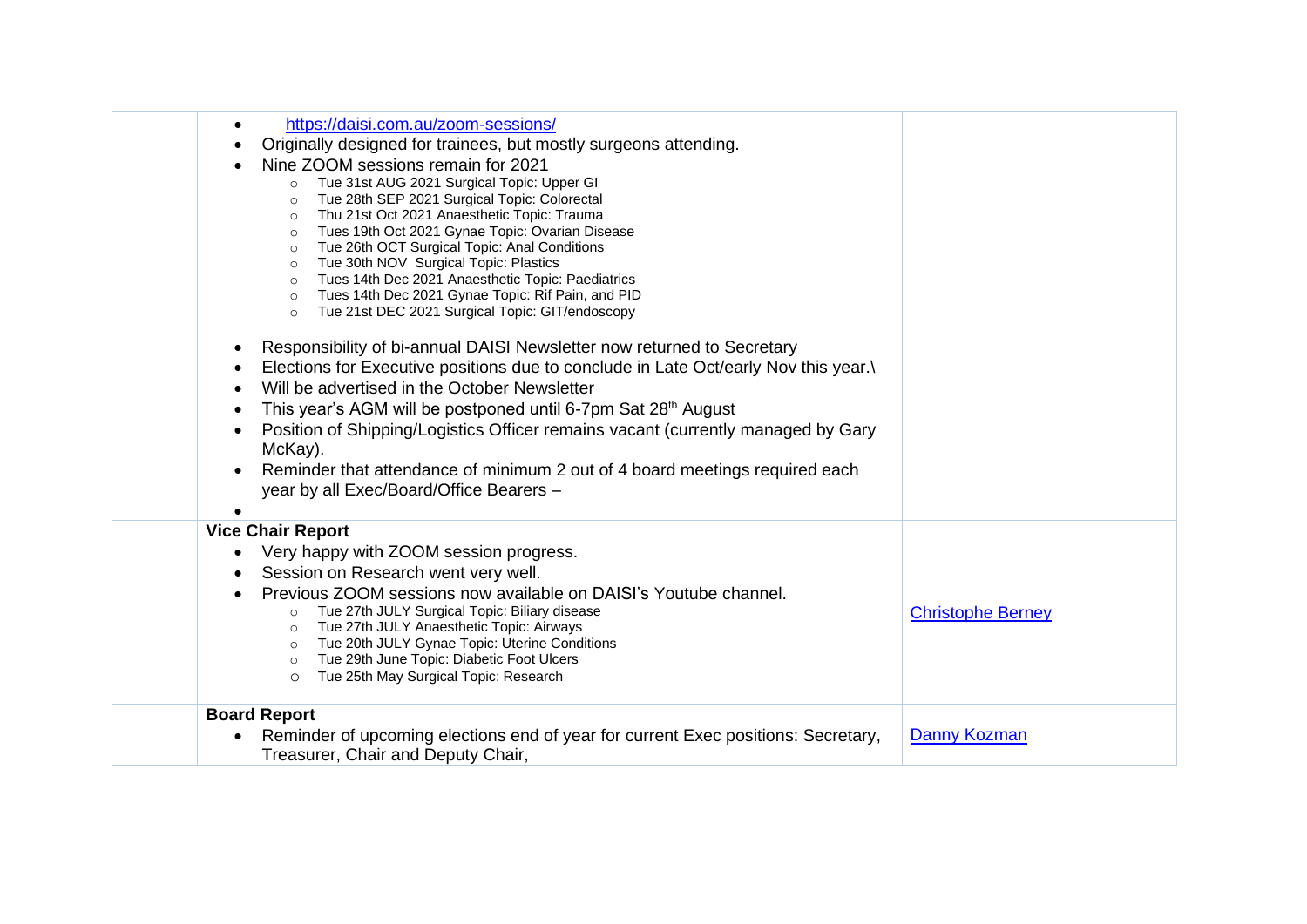|   | with COVID inactivity these past two years, continuation of current personal (if they<br>are willing to remain for further two year tenure and their positions are not<br>contested) would be a reasonable option                                                                                                                                                                                                                                                                                                                                                                                                                                                                                                                                                                                                                                          |                                                      |
|---|------------------------------------------------------------------------------------------------------------------------------------------------------------------------------------------------------------------------------------------------------------------------------------------------------------------------------------------------------------------------------------------------------------------------------------------------------------------------------------------------------------------------------------------------------------------------------------------------------------------------------------------------------------------------------------------------------------------------------------------------------------------------------------------------------------------------------------------------------------|------------------------------------------------------|
|   | <b>Secretary's Report</b><br>Newsletter due in October – need to start canvassing for articles from member and<br>$\bullet$<br>partners<br>Members renewal reminder to be sent to all members, where it will be required that<br>$\bullet$<br>they re-confirm their commitment to DAISI/ACFID's Code of Conduct, and declare<br>that they have not engaged in criminal activity, child sex offence, nor had<br>conditions, cancellation or suspension of complaint to governing body made<br>against them since last renewed.<br>Membership renewal to remain free.<br>$\bullet$<br>DAISI Exec/Board/Office Bearers to be sent current copy of DAISI's policies for<br>perusal with delegation of proof reading.<br>Currently there is no clear requirement of minimum attendance at Board/Exec<br>$\bullet$<br>meetings in the company structure document |                                                      |
| 7 | <b>CEO/s Report</b><br>Regrettable closure of Sopas Hospital due to tribal attack<br>Laparoscopic gear being moved by Dr Japhlet to facility in Port Moresby after<br>Extra-ordinary meeting by Exec/Board on 22nd July 2021 agreeing to this, as it was<br>felt that this was a better option that the equipment going to ruin or being<br>ransacked.<br>A number of laparoscopic stacks available in Brisbane if need (when the time<br>comes).                                                                                                                                                                                                                                                                                                                                                                                                          | Carina Chow                                          |
| 8 | Treasurer's Report (27th April until 30th July 2021)<br>Total expenses: \$424.82<br>MYOB Banking \$81.00<br>GOOGLE account \$86.16.<br>Merchant Fee for EFTPOS \$257.10<br>Debit interest \$0.56                                                                                                                                                                                                                                                                                                                                                                                                                                                                                                                                                                                                                                                           | Presented by Gary McKay<br>(prepared by Sam Deylami) |
|   | Total income: \$5,000.00                                                                                                                                                                                                                                                                                                                                                                                                                                                                                                                                                                                                                                                                                                                                                                                                                                   |                                                      |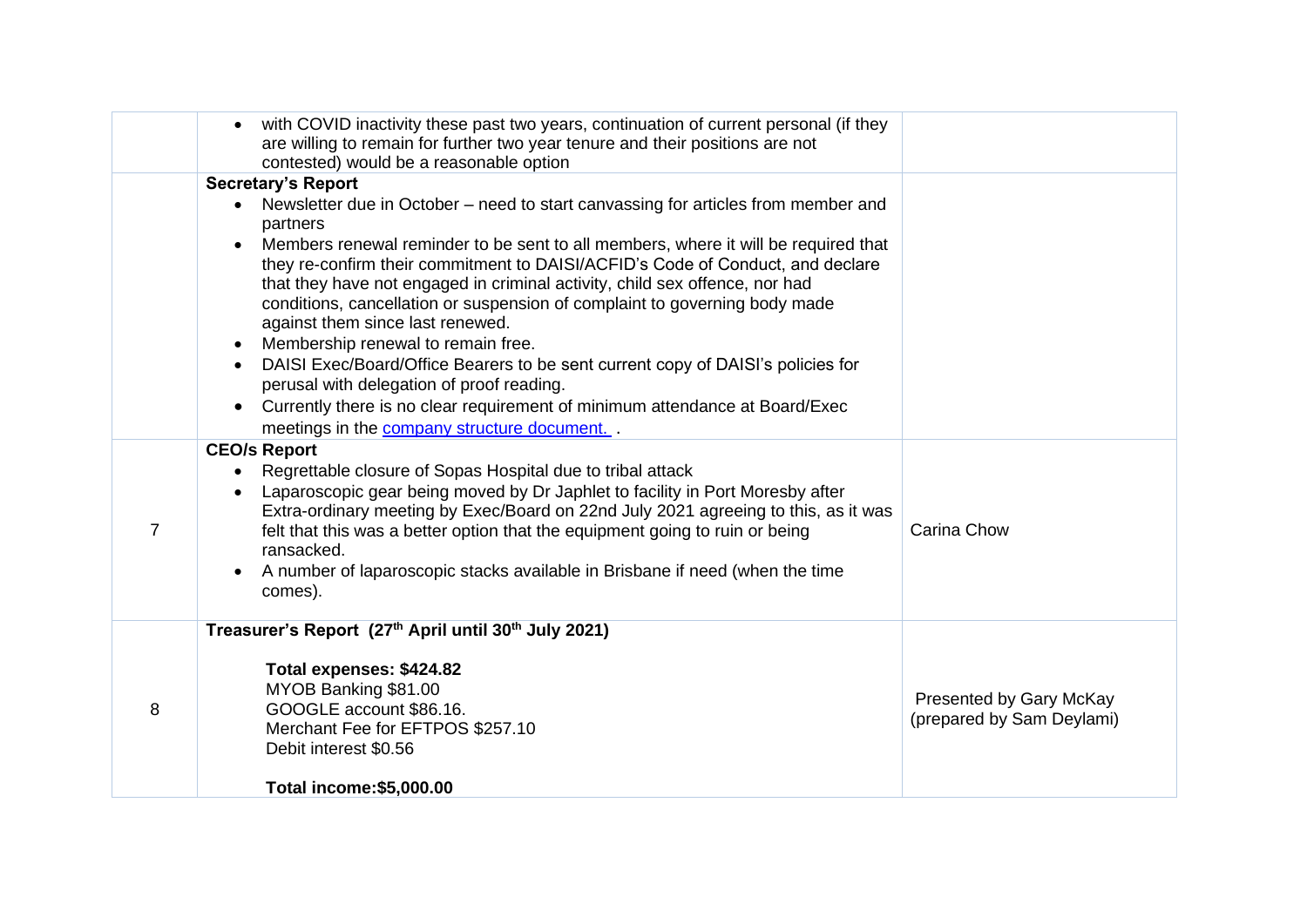|   | \$5,000 APS donation 25 June 2021                                                                                                                                                                                                                                                                                                                                                                                                                                                                                                                                                                                                                                                                                                                                                                                                                                                                                                                                                                                                                                                                                                                                                                                                                                                                                                                                                                                                                                                                                                                                                                                                                                                                                                                                                                                                                                                                  |  |
|---|----------------------------------------------------------------------------------------------------------------------------------------------------------------------------------------------------------------------------------------------------------------------------------------------------------------------------------------------------------------------------------------------------------------------------------------------------------------------------------------------------------------------------------------------------------------------------------------------------------------------------------------------------------------------------------------------------------------------------------------------------------------------------------------------------------------------------------------------------------------------------------------------------------------------------------------------------------------------------------------------------------------------------------------------------------------------------------------------------------------------------------------------------------------------------------------------------------------------------------------------------------------------------------------------------------------------------------------------------------------------------------------------------------------------------------------------------------------------------------------------------------------------------------------------------------------------------------------------------------------------------------------------------------------------------------------------------------------------------------------------------------------------------------------------------------------------------------------------------------------------------------------------------|--|
|   | Total bank balance: \$8,110.25<br>Total debts: \$00.00                                                                                                                                                                                                                                                                                                                                                                                                                                                                                                                                                                                                                                                                                                                                                                                                                                                                                                                                                                                                                                                                                                                                                                                                                                                                                                                                                                                                                                                                                                                                                                                                                                                                                                                                                                                                                                             |  |
|   | Audit and Risk Committee Sepehr Lajevardi and Nili Hali                                                                                                                                                                                                                                                                                                                                                                                                                                                                                                                                                                                                                                                                                                                                                                                                                                                                                                                                                                                                                                                                                                                                                                                                                                                                                                                                                                                                                                                                                                                                                                                                                                                                                                                                                                                                                                            |  |
| 9 | <b>Financial Reserves</b><br>Given reduced cash flow (with cancelled Charity Ball due to COVID lockdown,<br>$\bullet$<br>and unlikely ACNC-DFAT funding for at least 2 years), finance reserves need to<br>be safeguarded. Balance of \$8,110.25 sufficient to meet current anticipated<br>expenses based on Charity Ball resuming in Oct 2022.<br>If this is not the case, a business continuity/contingency plan will be needed.<br>Insurance protection remains current and adequate.<br>Fraud control<br>Independent review of budget by ARC concurs with Treasurer's report.<br>$\bullet$<br>Suggest audited financial statement for 20-21 to support applications to<br><b>ACFID/ACNC</b><br>Current 2 signatories policy with ANZ e-gate seems to be working well<br>expenses.<br>Protection of Privacy/Photography & Vulnerable persons policy<br>Compliant with policy 6.3,1 concerning consent for photography, DAISI needs<br>$\bullet$<br>to ensure consent for videorecording of ZOOM video sessions. Also complaint<br>with this policy, need to ensure that participants (who do not agree to video<br>taking) are either removed from the video or sufficiently de-identified and that<br>videos are screened first and edited to ensure they do not reveal any graphic<br>details that would in any way identify patients, or degrade them.<br>A the start of each session a brief statement should be provided to participants<br>informing them that these sessions are recorded, with participants have the<br>option of publicly or privately opting out or having their details/face de-identified.<br>blurred. The ZOOM host will make it clear to all participants at the start of<br>sessions the contact details (e.g. staff@daisi.com.au) for participants to make<br>requests for de-identification or removal of their contribution to ZOOM videos.<br>COVID response |  |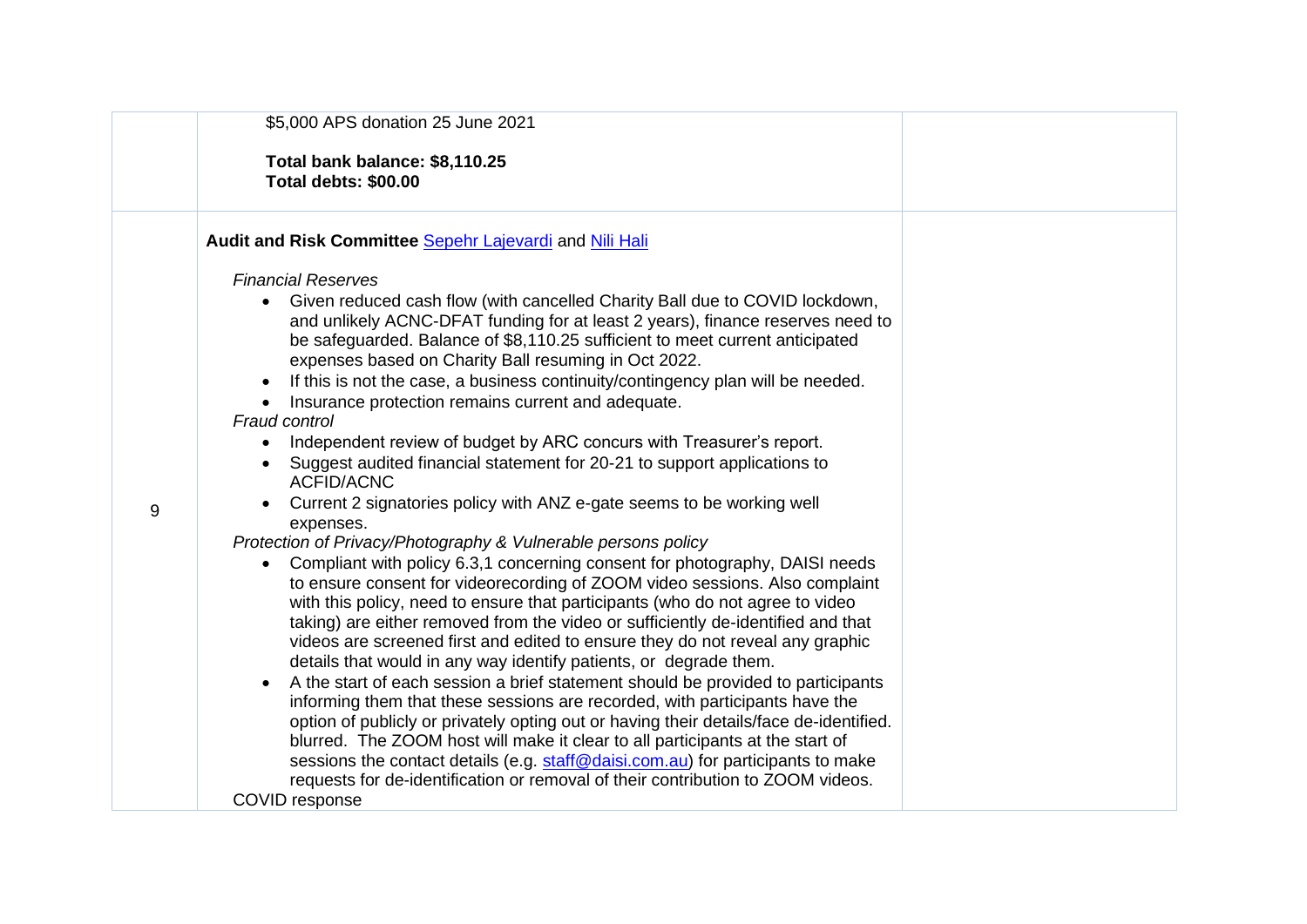| Now than COVID vaccination has been approved in Australia, suggest current<br>policy 10.6.7. COVD Precautions Policy be altered to "Proof of COVID<br>vaccination (two doses) and recent COVID negative swab (less than 72 hours<br>prior to departure) is mandatory of all DAISI volunteers to the South-Pacific.".<br>Conflict at Sopas Hospital, PNG Highlands<br>Current risk at Sopas Hospital, Highlands PNg unacceptably high. Suggest<br>when travel bans cease that all DAISI trips to Highlands be suspended.                                                                                                    |  |
|----------------------------------------------------------------------------------------------------------------------------------------------------------------------------------------------------------------------------------------------------------------------------------------------------------------------------------------------------------------------------------------------------------------------------------------------------------------------------------------------------------------------------------------------------------------------------------------------------------------------------|--|
| <b>Office Bearer Reports</b>                                                                                                                                                                                                                                                                                                                                                                                                                                                                                                                                                                                               |  |
| Medical Student Liaison Officer - Graeme Wertheimer.<br>No report<br>$\circ$<br>Acting Shipping & Logistics Officer - Gary McKay<br>Shipping container arrived Honiara, 2nd April 2021 (cost more than<br>expected \$9,153.78)<br>Equipment utilisation survey sent to Honairar partners (as per policy<br>2.1.19) in May. Awaiting feedback from Rooney Jagilly (NRH<br>medical superintendent)<br>Discussion on merits of sending future equipment (given huge<br>expense of April 2021 container)<br>Possible role for recipients to pay partial shipping costs for future<br>containers.<br><b>Protection Officers</b> |  |
| Child & Vulnerable adult Protection Officer - Nili Hali<br>Working With Children (WCC) Checks will need to be checked when<br>COVID closures end and before volunteer trips resume as a number<br>are likely to have become out of date during the COVID closure<br>period.<br>Environment Protection Officer - Lyndall Dalley<br>No report.<br><b>Gender Protection Officer - Vasu Santhanam</b><br>No report.<br>Disability Support Officer - Erin Yip<br>No report.                                                                                                                                                     |  |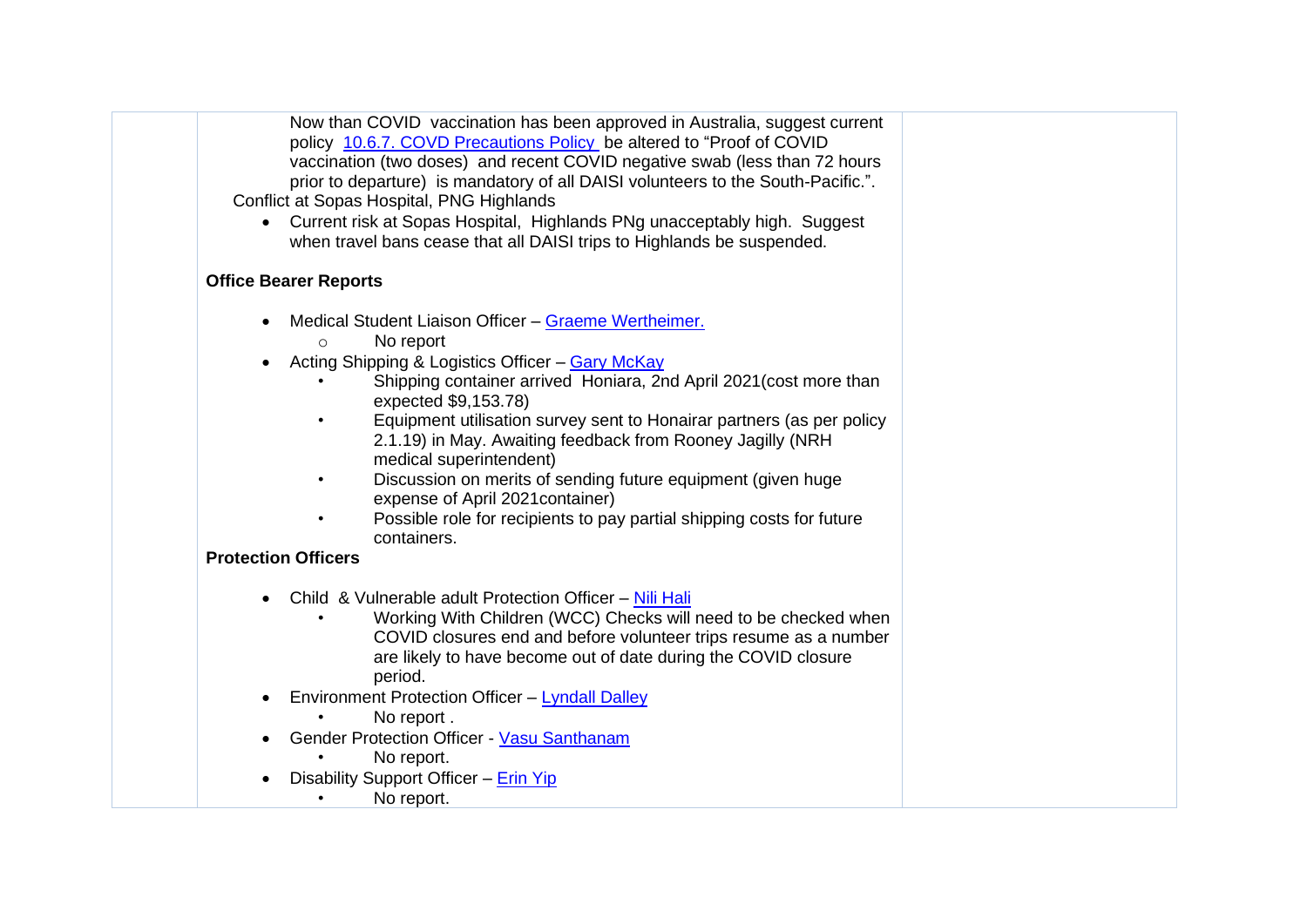## **Country Programme Officers**

- PNG [Mark Taffa](https://daisi.com.au/mark-taffa/)
	- Dr Elvis Japhplet informed DAISI on 25<sup>th</sup> May that Sopas hospital and Nursing College attached by tribesmen on 21st May 2021. Sopas hospital is currently in lockdown for the foreseeable future.
	- Storage at Horten Medical tricky at the moment with Liverpool listed COVID Hot Spot..
	- Need to explore other options for storage of donated equipment
- Solomon Islands [Peter Hewett](https://daisi.com.au/dr-peter-hewett/)
	- MOU with Solomon Islands signed February this year by permanent Secretary Pauline Bosetta and Undersecretary Dr Greg Jilini from MOH and NRH new CEO Dr George Maffaseau. This was also signed by NRH clinicians Dr John Hue, Dr Rooney Jagilly and Dr Leeanne Panisi. This expires 16<sup>th</sup> Feb 2026.
- Kiribati [Harry Lam](https://daisi.com.au/dr-peter-hewett/)
	- MOU with Kiribati expired 23rd March 2021. New draft MoU currently considered by Dr Kibir Tun and Dr Ako Milan, who have submitted this to the Director of Health Services Dr Tekeua Uriam. Dr Lam will chase this up.
- Vanuatu [Basil Leodoro](https://daisi.com.au/dr-basil-leodoro-2/)
	- no report.
	- DAISI has no current MOU with Vanuatu.
	- A number of surgeons and trainees have attended previous ZOOM sessions.
- Fiji [Konrad Richter](https://daisi.com.au/aprof-konrad-richter/)
	- Regrettably Fiji Programme officer Prof Konrad Richter is an apology, but states that he is in touch with a number of his colleagues in Fiji, and that Fiji is currently struggling with COVID outbreak.
	- Still no MoU with Fiji. Suggested that Prof make contact with Ifereimi Waqainabete (Minister for Health and Medical Services),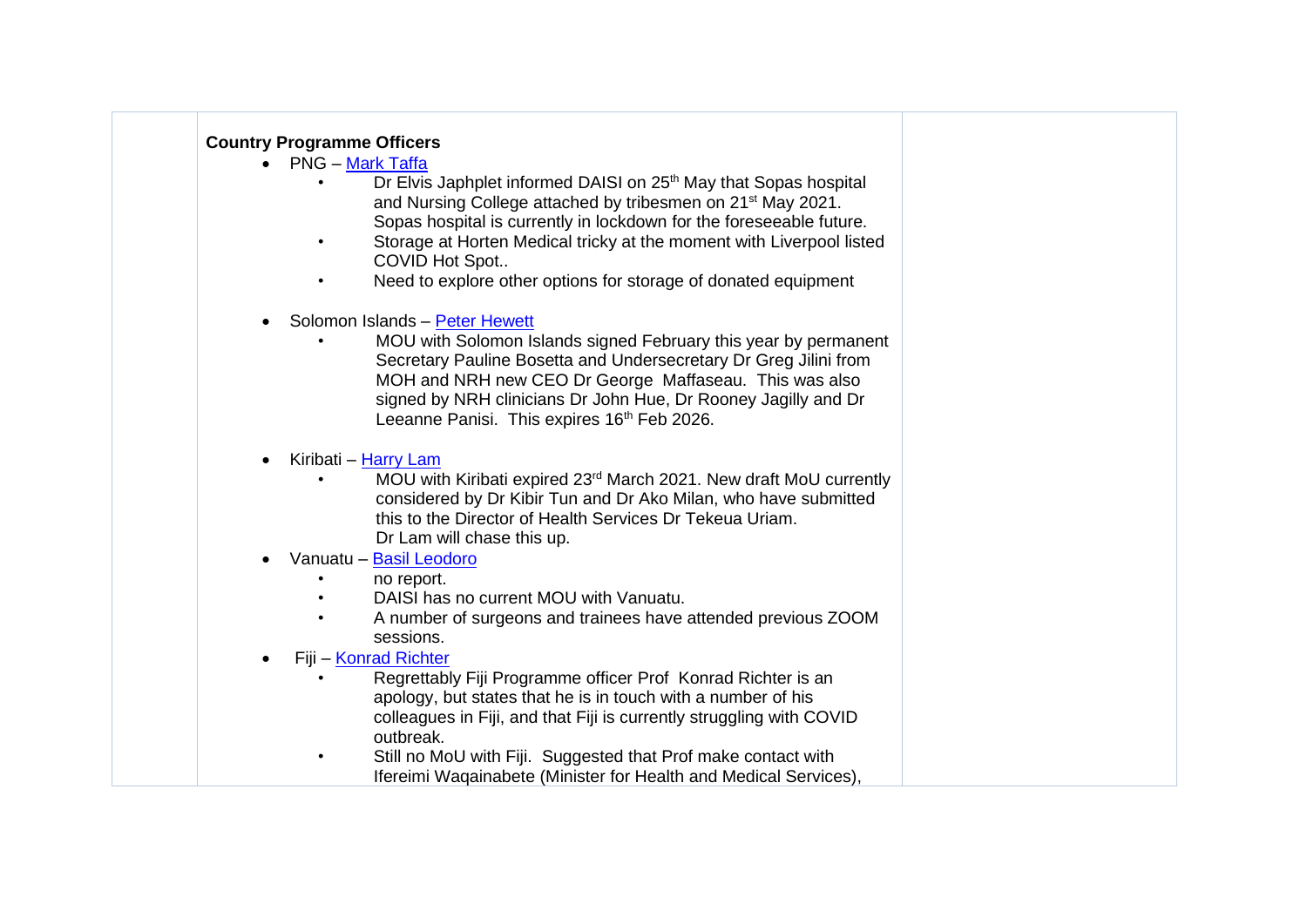|                 | and submit proposed MoU. This will also need support of head<br>surgeon Prof Eddie McCaig.<br>Morbidity and Mortality - Santee Santhanam<br>$\bullet$<br>Dr Santhanam is an apology, but states no M&M cases for<br>discussion.                                                          |            |                               |
|-----------------|------------------------------------------------------------------------------------------------------------------------------------------------------------------------------------------------------------------------------------------------------------------------------------------|------------|-------------------------------|
| 10 <sup>°</sup> | Questions to directors                                                                                                                                                                                                                                                                   |            |                               |
| 11              | Proposed resolutions                                                                                                                                                                                                                                                                     |            |                               |
|                 | <b>Moved by</b><br><b>Proposed resolution</b>                                                                                                                                                                                                                                            |            | <b>Seconded By</b>            |
| a               | That the following recommendations be accepted:<br>$\bullet$                                                                                                                                                                                                                             | Gary McKay | Daniel Kozman (No objections) |
|                 | General Manager position to remain vacant until<br>$\bullet$<br>COVID closure over.<br>Resubmission of revised ACFID Code of Conduct<br>$\bullet$<br>application by 5 August 2021 to be organised by<br>Gary McKay<br>Dr Japhlet to use donated laparoscopic equipment<br>as he sees fit |            |                               |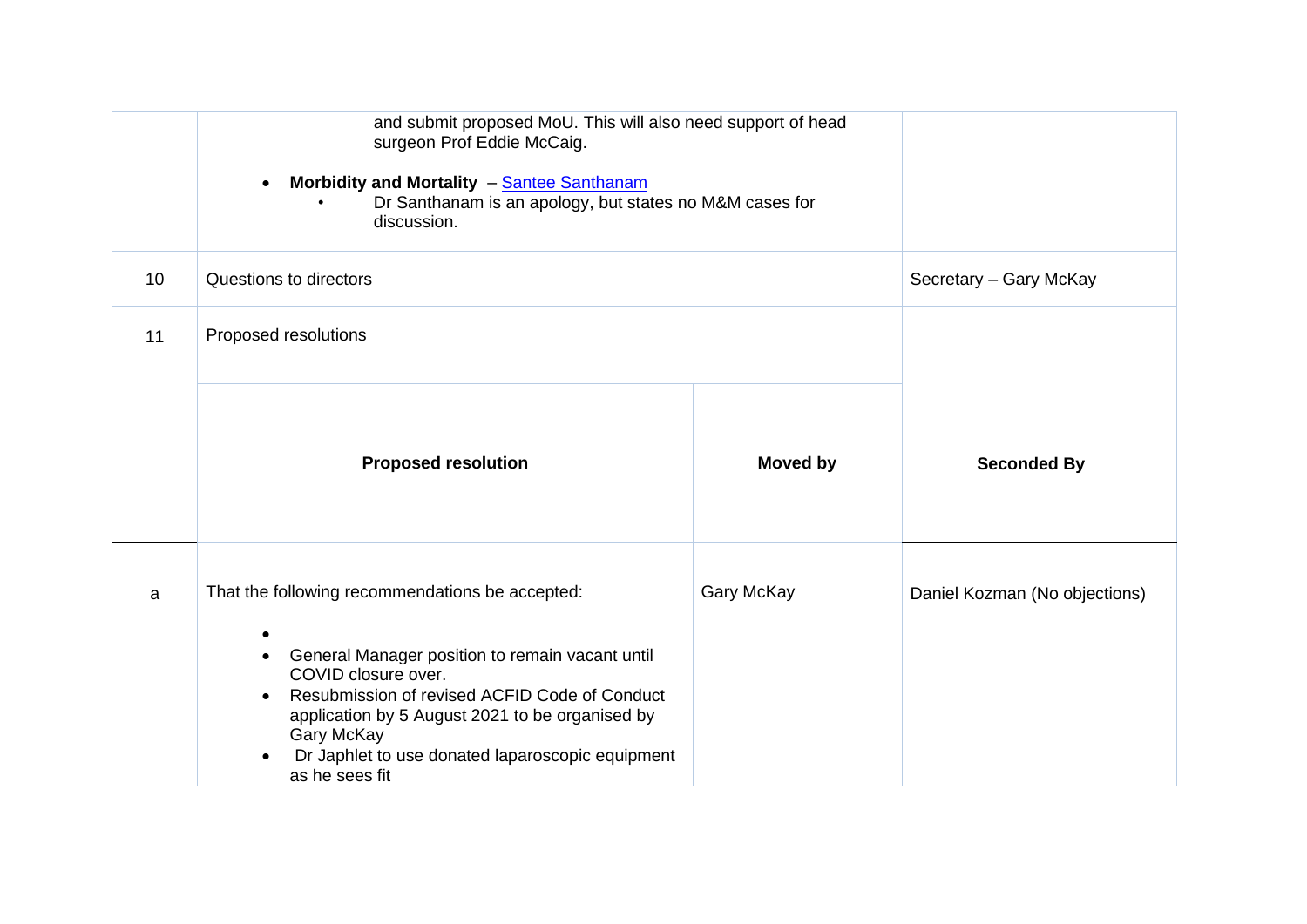| Gary to try to source 6 laparoscopic stacks currently<br>$\bullet$<br>on offer from Fairfield.                                                                                                                                                                                                                                                                                                                                                                                                                                                                                                                                                                  |  |
|-----------------------------------------------------------------------------------------------------------------------------------------------------------------------------------------------------------------------------------------------------------------------------------------------------------------------------------------------------------------------------------------------------------------------------------------------------------------------------------------------------------------------------------------------------------------------------------------------------------------------------------------------------------------|--|
| Email to request storage from members for donated<br>$\bullet$<br>equipment.                                                                                                                                                                                                                                                                                                                                                                                                                                                                                                                                                                                    |  |
| Harry Lam to make contact with Kiribati regarding<br>$\bullet$<br>state of MOU.                                                                                                                                                                                                                                                                                                                                                                                                                                                                                                                                                                                 |  |
| Elections for Executive Positions likely to occur in<br>$\bullet$<br>early November and to be discussed at this year's<br><b>AGM</b>                                                                                                                                                                                                                                                                                                                                                                                                                                                                                                                            |  |
| No Charity Ball this year.<br>$\bullet$                                                                                                                                                                                                                                                                                                                                                                                                                                                                                                                                                                                                                         |  |
| All ZOOM sessions to follow strictly to the protection<br>$\bullet$<br>of privacy policy (as described above in Chair's<br>report).                                                                                                                                                                                                                                                                                                                                                                                                                                                                                                                             |  |
| This year's AGM will be by ZOOM from 6-7pm Sat<br>$\bullet$<br>28 <sup>th</sup> August 2021.                                                                                                                                                                                                                                                                                                                                                                                                                                                                                                                                                                    |  |
| Members renewal reminder to be sent to all<br>$\bullet$<br>members, where it will be required that they re-<br>confirm their commitment to DAISI/ACFID's Code of<br>Conduct, and declare that they have not engaged in<br>criminal activity, child sex offence, nor had<br>conditions, cancellation or suspension of complaint<br>to governing body made against them since last<br>renewed. This will allow compliance with ACFID<br>verifier 9.3.3, that ensures (in additional to current<br>DAISI screening) that annual checks of past<br>criminal behaviour or misconduct of members is<br>undertaken.<br>Membership renewal to remain free.<br>$\bullet$ |  |
| DAISI Exec/Board/Office Bearers to be sent current<br>$\bullet$<br>copy of DAISI's policies for perusal with delegation<br>of proof reading.                                                                                                                                                                                                                                                                                                                                                                                                                                                                                                                    |  |
| The following be approved and included in DAISI's<br>$\bullet$<br>Policies, Code of Conduct, and Templates<br>Documents:                                                                                                                                                                                                                                                                                                                                                                                                                                                                                                                                        |  |